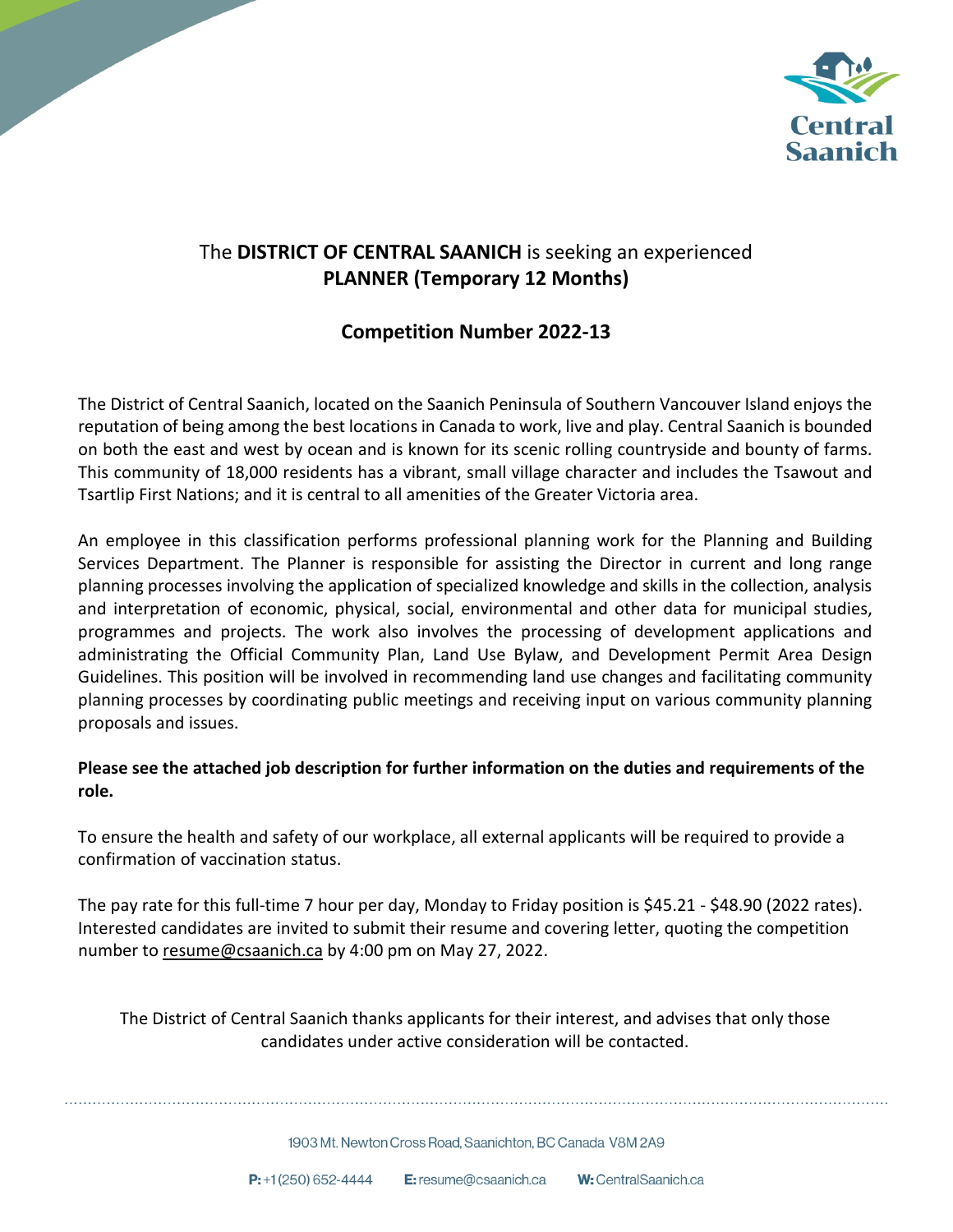

# Job Description Planner (Planning and Building Services Department)

#### **General Accountability**

#### **Purpose and Scope**

An employee in this classification performs professional planning work for the Planning and Building Services Department. The Planner is responsible for assisting the Director in current and long range planning processes involving the application of specialized knowledge and skills in the collection, analysis and interpretation of economic, physical, social, environmental and other data for municipal studies, programmes and projects. The work also involves the processing of development applications and administrating the Official Community Plan, Land Use Bylaw, and Development Permit Area Design Guidelines. This position will be involved in recommending land use changes and facilitating community planning processes by coordinating public meetings and receiving input on various community planning proposals and issues.

#### **Illustrative Duties**

- Assist the Director of Planning and Building Services and other planning staff in the performance of their duties including administering consultant contracts, undertaking research, preparing reports, and processing applications for:
	- o Official Community Plan amendments
	- o Rezoning
	- o Development Permits and Development Variance Permits
	- o Subdivision
	- o Agricultural Land Commission Approvals
- Assemble, research, analyze and interpret social, economic, physical, environmental and other data applicable to general or specialized planning programmes and initiatives of the District.
- Conduct studies, develop and prepare reports and recommendations on various projects and programs; prepare draft plans, design concepts, policies and Bylaws as required and provide advice, information and interpretations to various contacts and the public on matters related to the work
- Provide direction and strategic recommendations on long range planning matters
- Prepare research on plans and review development guidelines to reflect the District's approach to development (e.g. Official Community Plan, studies and planning initiatives)
- Prepare, interpret and administer regulatory land use, sign, and other municipal bylaws as required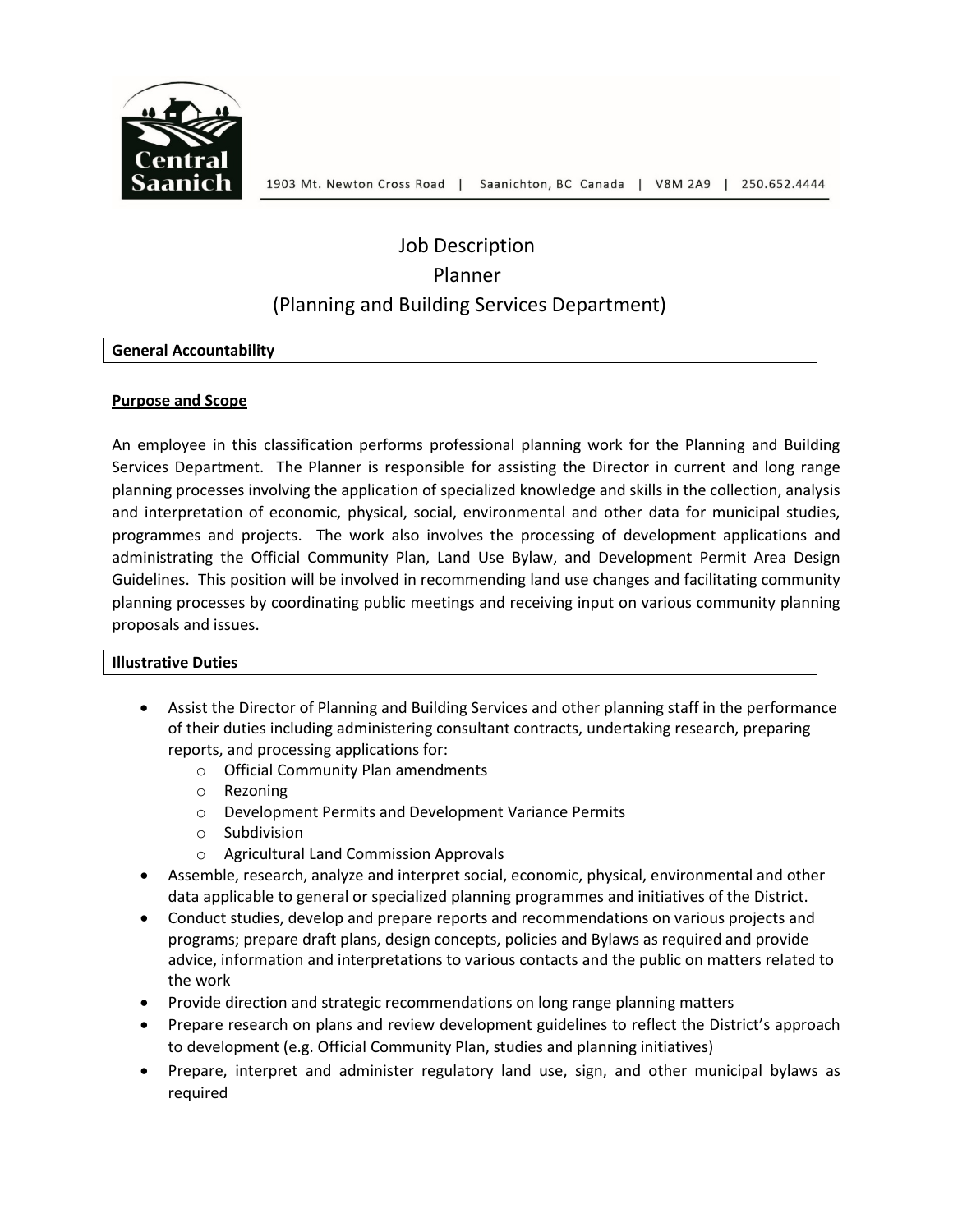- Coordinate and facilitate public participation activities to determine the public's perspective on planning proposals and initiatives
- Provide administrative and technical support to the Approving Officer pursuant to the *Land Title Act, Condominium Act, Local Government Act* and any other statutes, regulations or Bylaws as required
- Prepare draft Development Permits, Development Variance Permits and Temporary Use Permits
- Respond appropriately to public enquiries, in person, by email and by telephone on all planning related matters
- Bring to the attention of the Director of Planning and Building Services any occurrences or circumstances that may require action
- Under the Director's direction, attend public meetings, open houses, Advisory Planning Commission, Agricultural Advisory Commission, task force, advisory, council and committee meetings as required
- Follows district policies and procedures
- Perform other related duties

#### **Knowledge, Skills and Abilities on the Job**

- Excellent written and oral communication skills
- Ability to keep confidentiality and political sensitivity
- Ability to deal effectively and positively with the public, co-workers and superiors
- Ability to work independently and work well under pressure and with deadlines
- Proven skills at organizing planning projects
- Considerable knowledge of the practices, principles, techniques and methods application to municipal planning including provincial legislation
- Considerable knowledge of the polices, rules, regulations, bylaws, objectives and legislation government planning processes as administered by a municipal government
- Familiarity with ecological systems and natural processes
- Familiarity with agricultural land issues, regulations and legislation
- Familiarity with the development process and factors that affect land values
- Knowledge of heritage regulations and legislation
- Knowledge of standard research methods and techniques of current trends and developments in community planning
- Ability to perform professional planning research and apply standard statistical techniques
- Ability to prepare detailed reports and land use bylaws in draft form
- Ability to present planning information to the public in a clear and succinct manner
- Ability to deal patiently and positively with the public
- Ability to propose solutions to problems with objectivity and integrity
- Ability to interpret maps, architectural and site drawings, specifications, standards and regulations